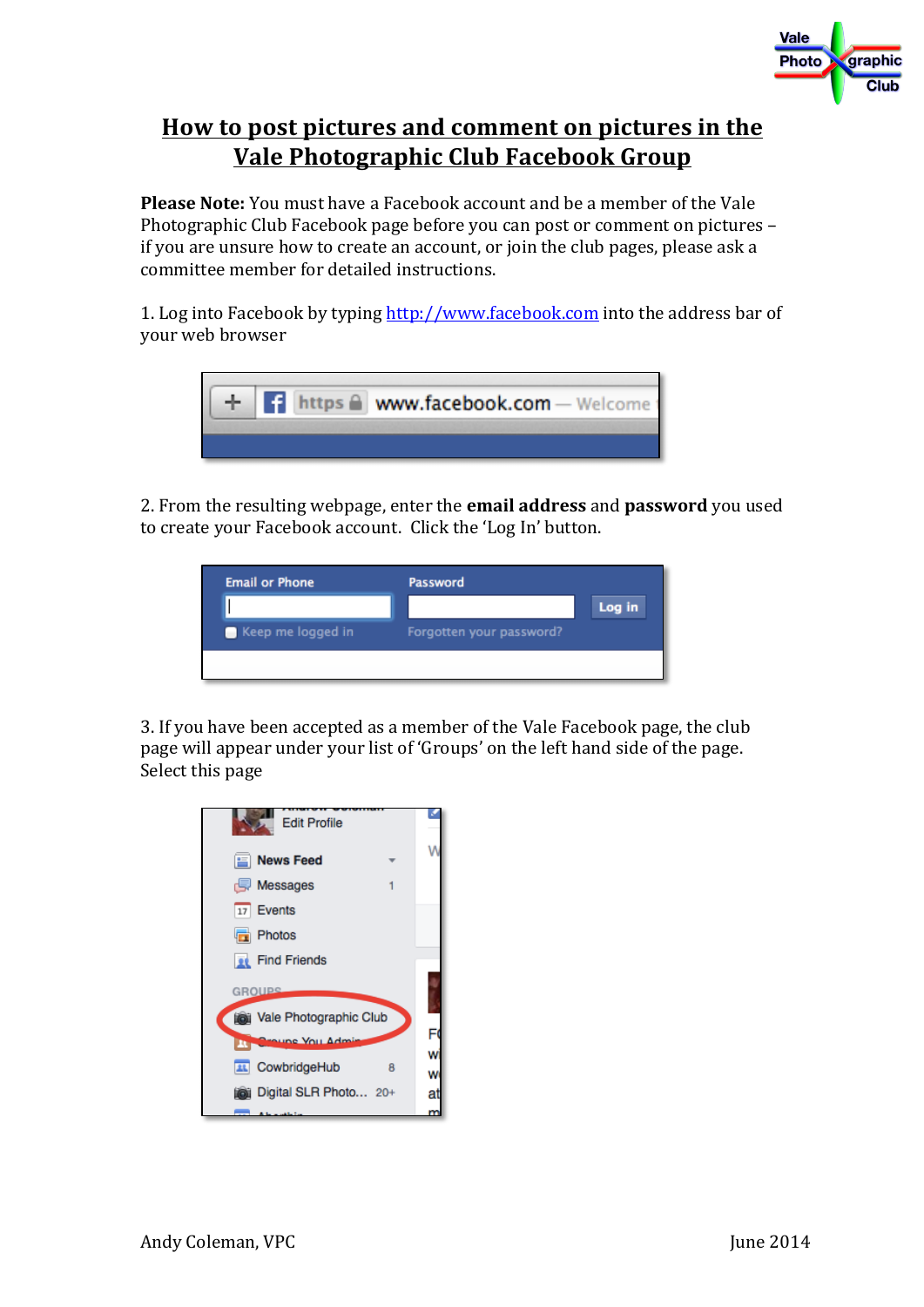

## **To Comment on an existing Photograph**

1. You can easily comment on photographs uploaded by other club members, by simply clicking into the comment box below the photograph, entering your comment and pressing return.

Here we've added the comment 'Yes I agree a nice, sharp picture'.



As with all social media forum, please act with respect towards others - constructive criticism of members photos will always be welcome, but unhelpful or rude comments will not be tolerated and will be removed.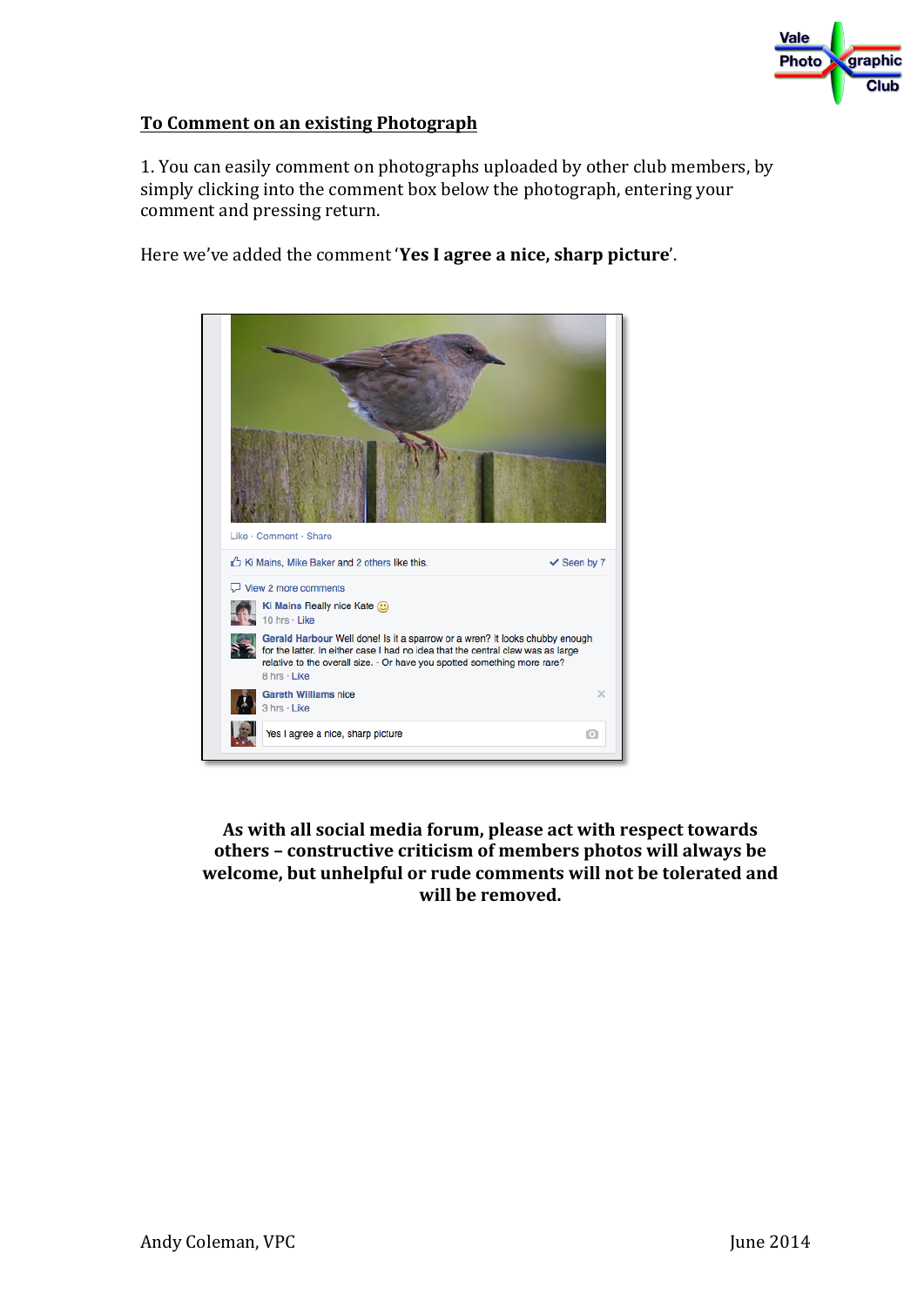

## To Add a photograph of your own to the club pages

| ÷              | grapme<br>ποιο<br>Club                                                                            |  |  |  |  |
|----------------|---------------------------------------------------------------------------------------------------|--|--|--|--|
| $\overline{2}$ |                                                                                                   |  |  |  |  |
|                |                                                                                                   |  |  |  |  |
| 8              | <b>Vale Photographic Club</b><br><b>Members</b><br><b>Events</b><br><b>Photos</b><br><b>Files</b> |  |  |  |  |
| $0+$           |                                                                                                   |  |  |  |  |
|                | <b>Write Post</b><br>Add Photo/Video<br>Ask Question + Add File                                   |  |  |  |  |
| $0+$           | Write something                                                                                   |  |  |  |  |
| es             | PINNED POST                                                                                       |  |  |  |  |
|                | Andrew Coleman updated the description.                                                           |  |  |  |  |
|                |                                                                                                   |  |  |  |  |

1. Click the **Add Photo/Video** button at the top of the Club page



2. To add a single photo click the '**upload photos/video**' option. If you are adding a number of photos it is probably best to add them in their own album, so click the '**Create photo album'** option.